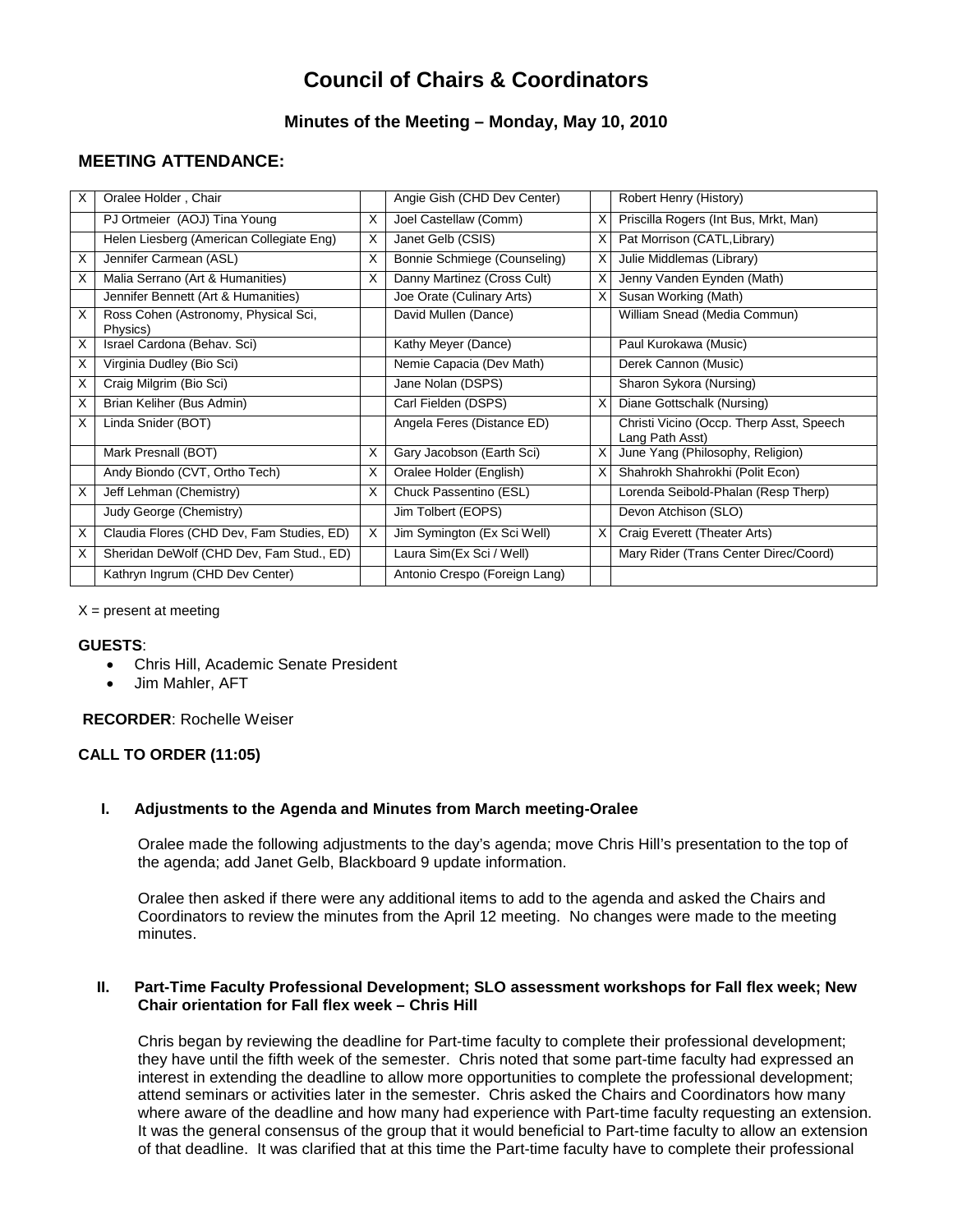development within the semester they are teaching, they cannot extend it to the next semester. Discussion followed regarding the responsibility of the Chairs in regards to approving professional development, special projects, and what is considered professional development. It was noted Title 5 dictates what qualifies as professional development and for the Fall flex week the schedule will note which activities qualify. Chris noted that perhaps another conversation would need to take place regarding who (deans or chairs) is responsible to sign off and track professional development; as well a conversation with the union regarding compensation for those duties.

Chris announced that times had been set aside during the Fall flex week on Tuesday, both before and after division department meetings, for SLO assessments. During those time slots help would be available to answer questions and assist the departments with the SLO assessments. Chris also noted that Tuesday morning there would be an SLO assessment workshop available to faculty. Chris encouraged the Chairs to have faculty who are working on SLO assessments to attend the workshop; it will be an opportunity to get materials and help with the process and faculty will receive credit for attending. A discussion followed regarding professional development and division meetings being required; it was noted that none of the flex week activities were required and that for professional development faculty is only required to meet a certain number of hours, not specific activities.

Chris then presented the "Equivalency Education Plan" document. Chris noted this would be sent out to the department deans, and then they would send it out to the chairs and coordinators for use with faculty who need to complete their equivalencies. Chris then reviewed the document. It was noted that the faculty member will have 3 full semesters from the time the document is signed to complete the education process. It was suggested that the discipline chair first meet with the faculty member to help outline the process, and then meet with the faculty member, discipline chair/coordinator, and the department dean to fill out and sign off on the plan. An item of concern was what to do with faculty members who are not going to fill out an "Equivalency Education Plan" and have no intention of completing one. Jim Mahler suggested that a statement be included in the cover letter that states if a faculty member was not interested in or intended to complete the Equivalency that they are no longer eligible to teach in the district; that this process was a "good faith" effort to bring everyone up to the requirements to be in compliance with Title 5. It was noted that GC is extending this opportunity to faculty members who are not in compliance with equivalencies; but according to Title 5 they are currently not eligible to teach.

Chris then presented the idea of a New Chair Orientation during flex week and asked if chairs and coordinators would be interested in the idea. The consensus of the group was they felt this was a good idea. Chris then asked the group to e-mail Oralee or herself suggestions for the orientation.

### **III. CCC Handbook**

Oralee briefly explained that the Chairs and Coordinators has not been updated since 2004 and is in need of revisions. Oralee noted that the handbook was set up as an orientation for new chairs and coordinators; she asked that the group look at the information and determine if the information given is useful or if they would like it revised.

It was then requested that the meeting move to the update on summer compensation from Jim Mahler as summer would be beginning shortly. Oralee noted that if it was the consensus of the group to move to that issue they could do so, but she requested that they review the handbook, as it would be needed for the Fall flex week orientation, and forward information and suggestions to her. It was agreed to move to the Summer compensation update.

#### **IV. Updates**

#### **1) Summer Compensation-Jim Mahler**

Jim began by noting he had met with the Chancellor last Wednesday and emphasized that summer was coming and that there needed to be an agreement in writing regarding summer compensation. Jim noted he explained to the Chancellor he would be meeting with the Chairs and Coordinators the following week and would like to have an answer for them; he reported that the Chancellor said a decision was imminent. Jim noted that he had let the Chancellor know that it would not be fair practice to ask the Chairs and Coordinators to work during the summer if not compensated; she agreed that she understood this and reiterated that a decision was imminent. Jim suggested that if this could not be resolved that the Chairs and Coordinators not work during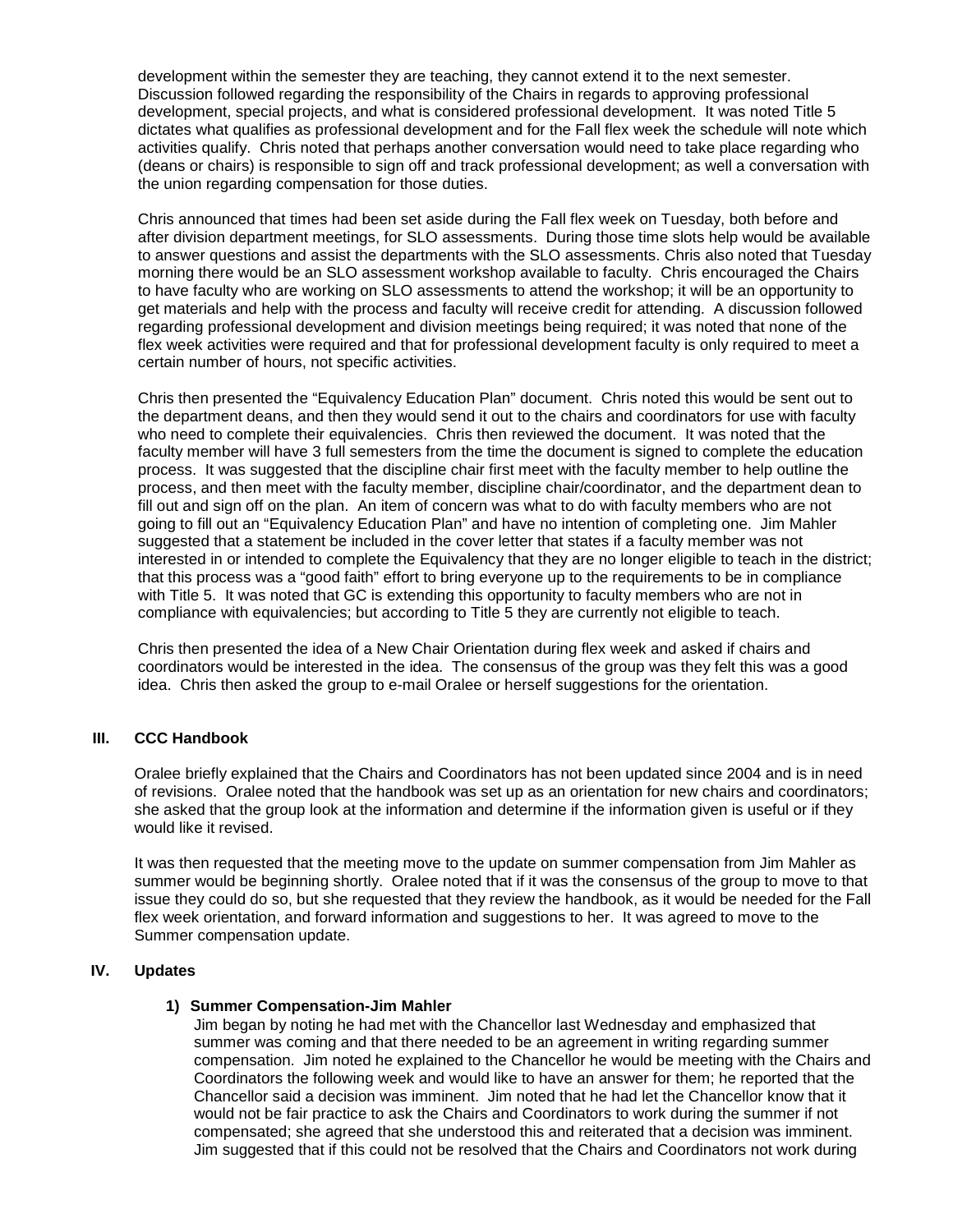the summer and refer the work to the deans. A discussion followed regarding the importance of following through with this and the difficulty in dealing with various situations. It was noted that the money for summer compensation is in the budget and it does not seem to be an issue to pay summer compensation, but AFT would like the plan for compensation in writing. It was noted Cuyamaca is not included in this discussion as they have never received summer compensation. A discussion followed regarding faculty members who will be teaching during the summer; Jim recommended if the summer compensation is not resolved that the faculty stick to their teaching duties and refer chair/coordinator duties to the deans. It was agreed that faculty would need to show solidarity on this issue.

#### **2) FAQ on Adjunct Reemployment Rights**

Jim presented the draft of *FAQ Regarding Adjunct Faculty Re-employment Preference Rights*. He then reviewed the following items; regarding question number 4-the IS reports are not reflecting the correct requirement of .20 LED, Jim is working with IS to correct this. This led to a discussion regarding the reports and some irregularities that have been found. Regarding question number 5; there is no clear language regarding this (in the contract), the practice seems to be based on how many times the course has been taught and the IS report reflects this and not how long the faculty member has been teaching at GC; Jim will need to meet with IS to correct this. In regards to question 6; Jim noted to please scratch out *(through Fall 2011)* as faculty would have 3 full semesters to complete their Equivalency Plans. It was then discussed that perhaps Chairs and Coordinators could have a discussion with IS regarding the various reports and what results and information is needed on the reports. It was clarified that when a faculty member does not accept a position they do lose their preference; also it does need to be reported so the faculty member can be removed from the list. In closing Jim noted that if the Chairs and Coordinators had any more items for the FAQ to please contact him.

## **V. Program Review-Faculty Survey Questions/Responses-Sheridan DeWolf**

Sheridan began by noting that the committee has almost completed the Program Review Handbook. She noted the various committee meetings it had gone through and explained how it will fit into the Annual Review process. Sheridan reviewed the process and department cycle for Program Review. She then explained that process for Program Review is for the departments to do their own mini accreditation of their program and evaluate how it is working. She then explained that another tool for doing this will be the Faculty Survey. Sheridan then reviewed the rough draft of the survey. Some items suggested for the survey were; asking the faculty *are you interested in being involved* and *have you had the opportunity to be involved*. Sheridan stressed that the survey is not mandatory, it is a pilot program and customizable to the discipline. It was noted that the committee would like input sent to Steve Davis by May 17. Some concerns where; whether or not this survey could be used to evaluate Chairs and Coordinators. Sheridan noted that the committee is not asking to put the data collected from the faculty survey in the Program Review; it is a tool to be used by the departments. It was suggested that perhaps the survey could be given by an anonymous source, not administered by the district, to keep the information strictly for the departments use. It was suggested to use "Survey Monkey" for this. Sheridan again stressed that the intent of the survey is for the departments to use for self evaluation.

## **VI. Miscellaneous Issues**

#### **Janet Castanos- Fall 2010/Spring 2011 print schedules-Chairs and Coordinators intent regarding ads**

Janet was unable to be at the meeting due to other meeting commitments

#### **VII. End of Semester Joint Grossmont-Cuyamaca-AFT meeting, 9:00-12:00 June 1st**

Unable to cover this topic due to time constraints

## **VIII. Closing Moments**

Oralee asked the Chairs and Coordinators to please review the Handbook. She noted that the Handbook does include a "master" calendar and she would like the Chairs and Coordinators to take a look at it and